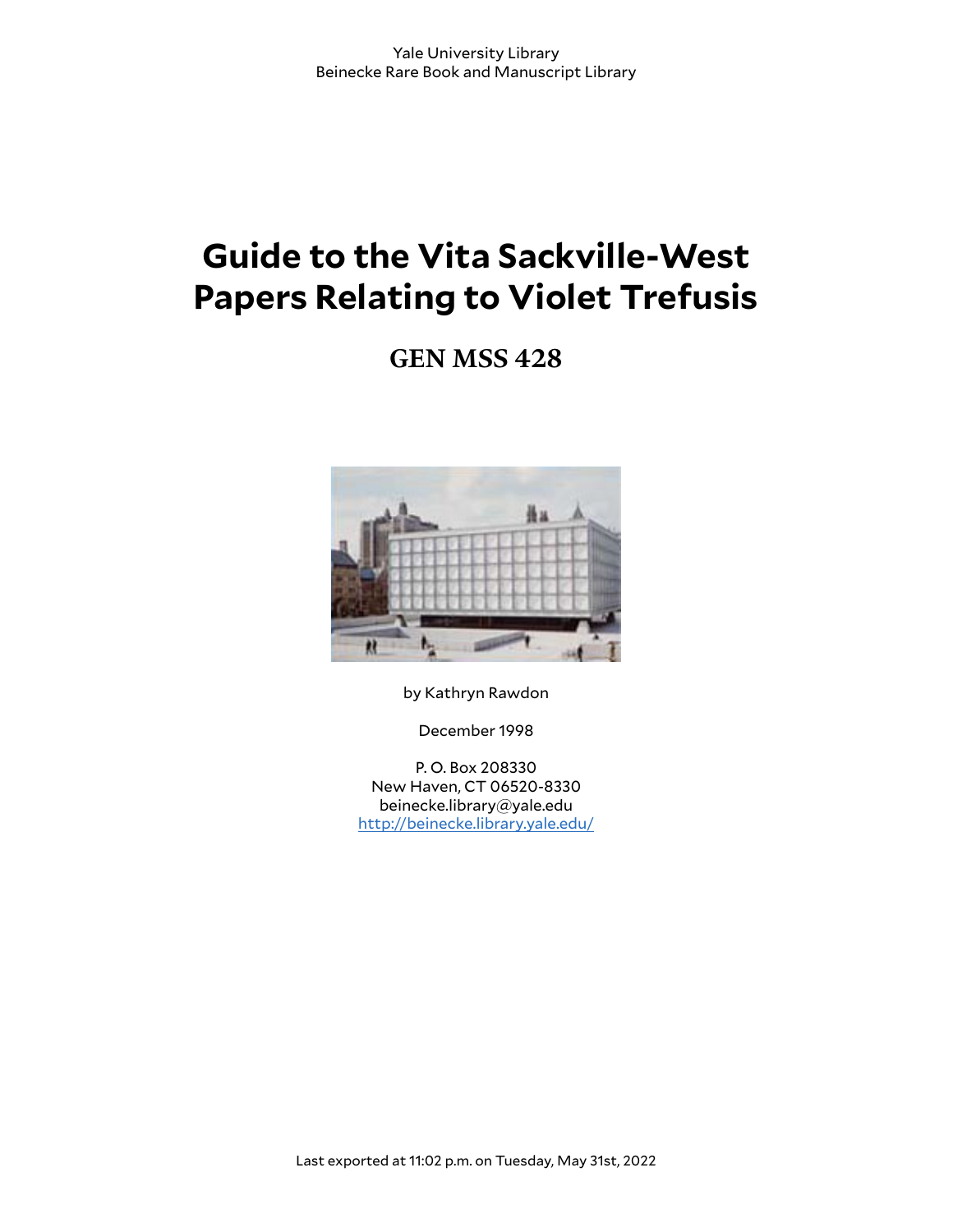## **Table of Contents**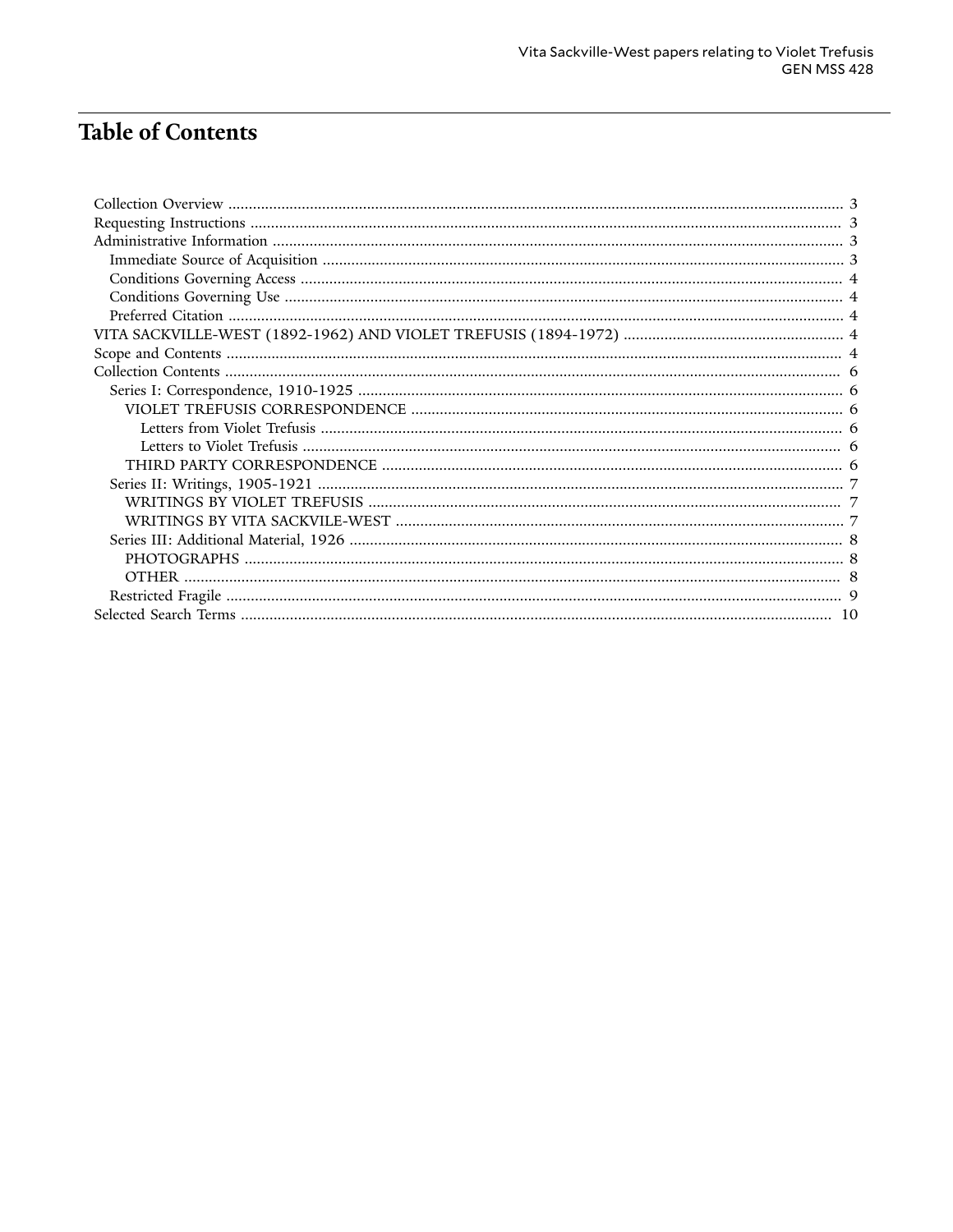### <span id="page-2-0"></span>**Collection Overview**

**REPOSITORY:** Beinecke Rare Book and Manuscript Library P. O. Box 208330 New Haven, CT 06520-8330 beinecke.library@yale.edu <http://beinecke.library.yale.edu/> **CALL NUMBER:** GEN MSS 428 **CREATOR:** Sackville-West, V. (Victoria), 1892-1962 **TITLE:** Vita Sackville-West papers relating to Violet Trefusis **DATES:** 1905-1926 **PHYSICAL DESCRIPTION:** 2.4 linear feet (7 boxes) **LANGUAGE:** Materials in English and French, with some Italian. **SUMMARY:** Collection contains correspondence, writings and additional materials. Correspondence includes letters written by Violet Trefusis to Vita Sackville-West during the 1910's and 1920's concerning their relationship, Trefusis's feelings towards Sackville-West, and the affair's effects on Trefusis's relationship with her husband, Denys Trefusis, her relationship with her mother, Alice Keppel, and Sackville-West's relationship with her husband, Harold Nicolson. Also included are letters by Trefusis to her friend Pat Dansey, and letters from Pat Dansey to Vita Sackville-West. Writings consist of poems and other writings by Trefusis and Sackville-West, and a diary by Trefusis dated May 1905. Additional materials contain two photographs of Vita Sackville-West and a metal bullet of unknown origin. **ONLINE FINDING AID:** To cite or bookmark this finding aid, please use the following link: [https://](https://hdl.handle.net/10079/fa/beinecke.sackvill) [hdl.handle.net/10079/fa/beinecke.sackvill](https://hdl.handle.net/10079/fa/beinecke.sackvill)

### <span id="page-2-1"></span>**Requesting Instructions**

To request items from this collection for use in the Beinecke Library reading room, please use the request links in the HTML version of this finding aid, available at [https://hdl.handle.net/10079/fa/beinecke.sackvill.](https://hdl.handle.net/10079/fa/beinecke.sackvill)

To order reproductions from this collection, please send an email with the call number, box number(s), and folder number(s) to [beinecke.images@yale.edu.](mailto:beinecke.images@yale.edu)

Key to the container abbreviations used in the PDF finding aid:

b. box

f. folder

### <span id="page-2-2"></span>**Administrative Information**

### <span id="page-2-3"></span>**Immediate Source of Acquisition**

Gift of and purchased from Nigel Nicolson, 1982 and 1986.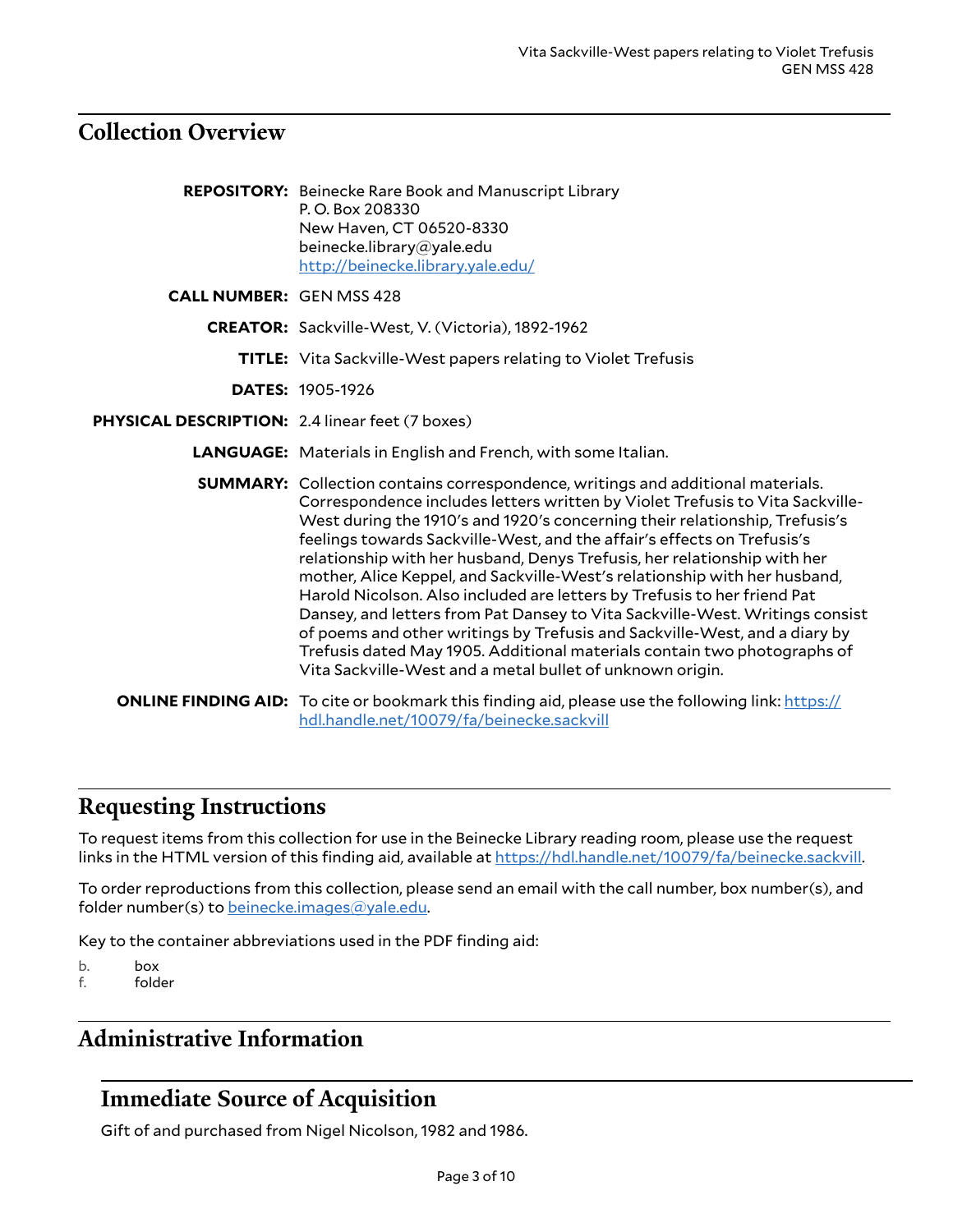### <span id="page-3-0"></span>**Conditions Governing Access**

The materials are open for research.

Box 7: Restricted fragile material. Reference surrogates have been substituted in the main files. For further information consult the appropriate curator.

### <span id="page-3-1"></span>**Conditions Governing Use**

The Vita Sackville-West Papers Relating to Violet Trefusis are the physical property of the Beinecke Rare Book and Manuscript Library, Yale University. Literary rights, including copyright, belong to the authors or their legal heirs and assigns. For further information, consult the appropriate curator.

### <span id="page-3-2"></span>**Preferred Citation**

Vita Sackville-West Papers Relating to Violet Trefusis. General Collection, Beinecke Rare Book and Manuscript Library, Yale University.

### <span id="page-3-3"></span>**VITA SACKVILLE-WEST (1892-1962) AND VIOLET TREFUSIS (1894-1972)**

Vita Sackville-West and Violet Trefusis (née Keppel) met at a party in the winter of 1905, when Violet was ten and Vita twelve. From the beginning, their relationship was intense, and the constant travels of both families created the necessity of an ongoing and voluminous correspondence (Vita's early letters to Violet were burned by Violet's husband, Denys Trefusis, on their honeymoon).

The friendship became a love affair in 1918, well after Vita's marriage to Harold Nicolson in 1913. Violet herself married Major Denys Trefusis in 1919. Throughout the years 1918 to 1921, the correspondence continued. Violet, who was unhappy in her marriage, often begged Vita to run away with her. They did "elope" briefly to Paris in 1920, but Vita, whose marriage was a happy one, allowed herself to be "rescued" by her husband.

After another trip abroad with Violet in January 1921, Vita chose life with her husband and two sons over life with Violet. Denys Trefusis agreed not to divorce Violet, and she eventually went to live with him in Paris. Violet was forbidden to have any contact with Vita, although letters were exchanged through their mutual confidant, Pat Dansey (who herself became one of Vita's lovers). Slowly, the correspondence came to an end, and aside from a brief meeting at a party in 1924, the two women did not see each other again until 1940, when Violet fled France for England during World War II.

For more detailed biographical information about Violet Trefusis, see the register for the Violet Trefusis Papers (GEN MSS 427).

### <span id="page-3-4"></span>**Scope and Contents**

The Vita Sackville-West Papers Relating to Violet Trefusis document the relationship between Violet Trefusis and Vita Sackville-West. The Papers contain correspondence, writings, photographs and other materials, and have been arranged into three series: *Correspondence*, *Writings*, and *Additional Materials*.

Series I, *[Correspondence](#page-5-1)* (1910-1925), consists primarily of letters from Violet Trefusis to Vita Sackville-West written during the 1910's and 1920's. The letters illustrate the intensity of Trefusis's involvement in the affair, and describe their time together, their attempts at "escape" or elopement, and the effect of the relationship on Trefusis's life, her marriage to Denys Trefusis, her relationship with her mother, Alice Keppel, and Sackville-West's relationship with her husband, Harold Nicolson. Many of these letters have been published in *Violet to Vita: The Letters of Violet Trefusis to Vita Sackville-West, 1910-21*, edited by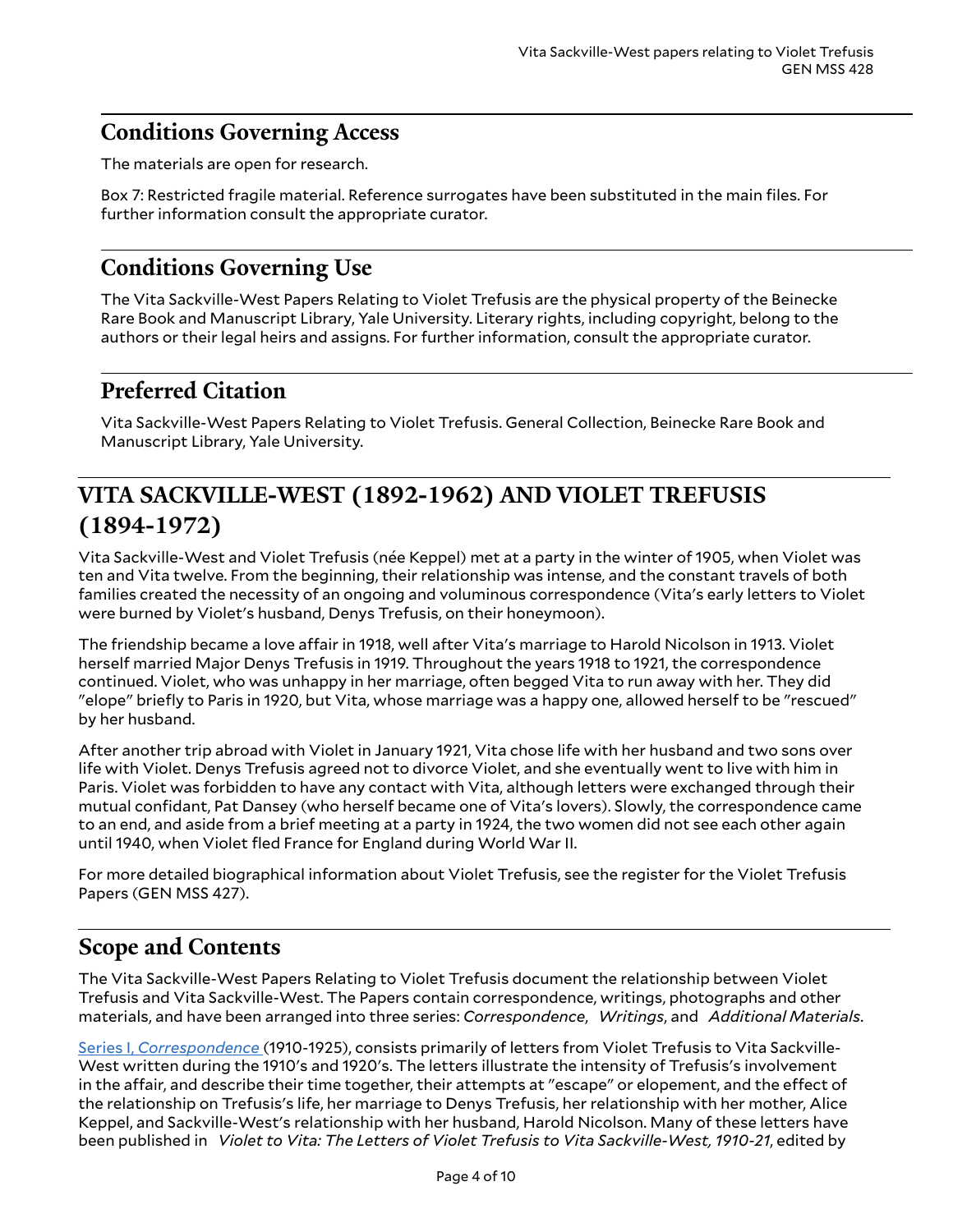Mitchell A. Leaska and John Phillips (London: Methuen, 1989). Also included in this series are letters from Trefusis to her friend Pat Dansey, letters to Trefusis from Dansey and others, and many letters from Dansey to Vita Sackville-West regarding Trefusis's and Sackville-West's relationship.

Series II, *[Writings](#page-6-0)* (1905-1921), contains holograph poems and other unidentified writings written by Trefusis and Sackville-West, and one diary kept by Trefusis in May of 1905.

Series III, *[Additional](#page-7-0) Materials* (1926), contains two photographs of Vita Sackville-West, and a metal bullet of unknown origin.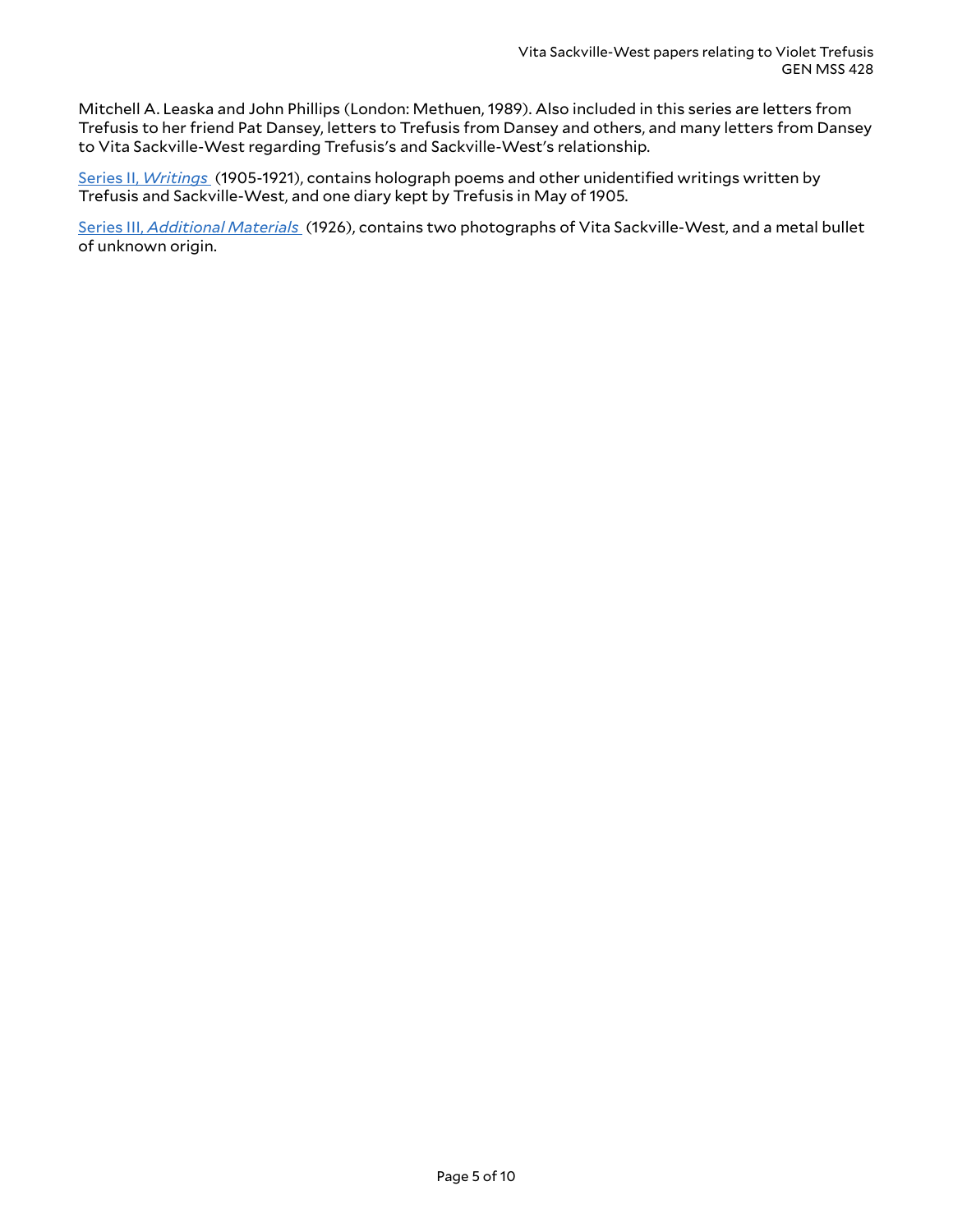# <span id="page-5-0"></span>**Collection Contents Series I: Correspondence, 1910-1925**

<span id="page-5-1"></span>*2.1 linear feet (5 boxes)*

#### <span id="page-5-2"></span>VIOLET TREFUSIS CORRESPONDENCE

<span id="page-5-3"></span>Letters from Violet Trefusis To Vita Sackville-West

<span id="page-5-5"></span><span id="page-5-4"></span>

| b. 1, f. 1-20  | 1910-18<br>Letters<br>Includes: letter from Sidney Russell Cooke to VT, 8 November 1918                       |                |
|----------------|---------------------------------------------------------------------------------------------------------------|----------------|
| b. 2, f. 21-23 | Letters                                                                                                       | [1918?]        |
| b. 2, f. 24-39 | Letters                                                                                                       |                |
| b. 3, f. 40-46 | Letters                                                                                                       | [1919?]        |
| b. 3, f. 47-57 | 1920 Jan-Apr<br>Letters<br>Includes: Note from Denys Trefusis to VT [February 1920?], which VT<br>sent to VSW |                |
| b. 4, f. 58-75 | Letters                                                                                                       | 1920 May-Oct   |
| b. 5, f. 76-81 | Letters                                                                                                       |                |
| b. 5, f. 82-84 | Letters                                                                                                       | 1921-24        |
|                | To Others                                                                                                     |                |
| b. 5, f. 85-86 | Dansey, Pat                                                                                                   | 1921           |
|                | Letters to Violet Trefusis                                                                                    |                |
| b. 5, f. 87    | Dansey, Pat                                                                                                   | [1920?] Mar 15 |
| b. 5, f. 88    | Whitworth, Maurice                                                                                            |                |
| b. 5, f. 89    | Telegram from unidentified [possibly VSW?]                                                                    | 1920 Mar 11    |
|                | THIRD PARTY CORRESPONDENCE                                                                                    |                |
| b. 5, f. 90-91 | Dansey, Pat to Vita Sackville-West                                                                            | 1918-25        |
| b. 5, f. 92    | Sackville-West, Vita to unidentified                                                                          | [n.y.] Nov 4   |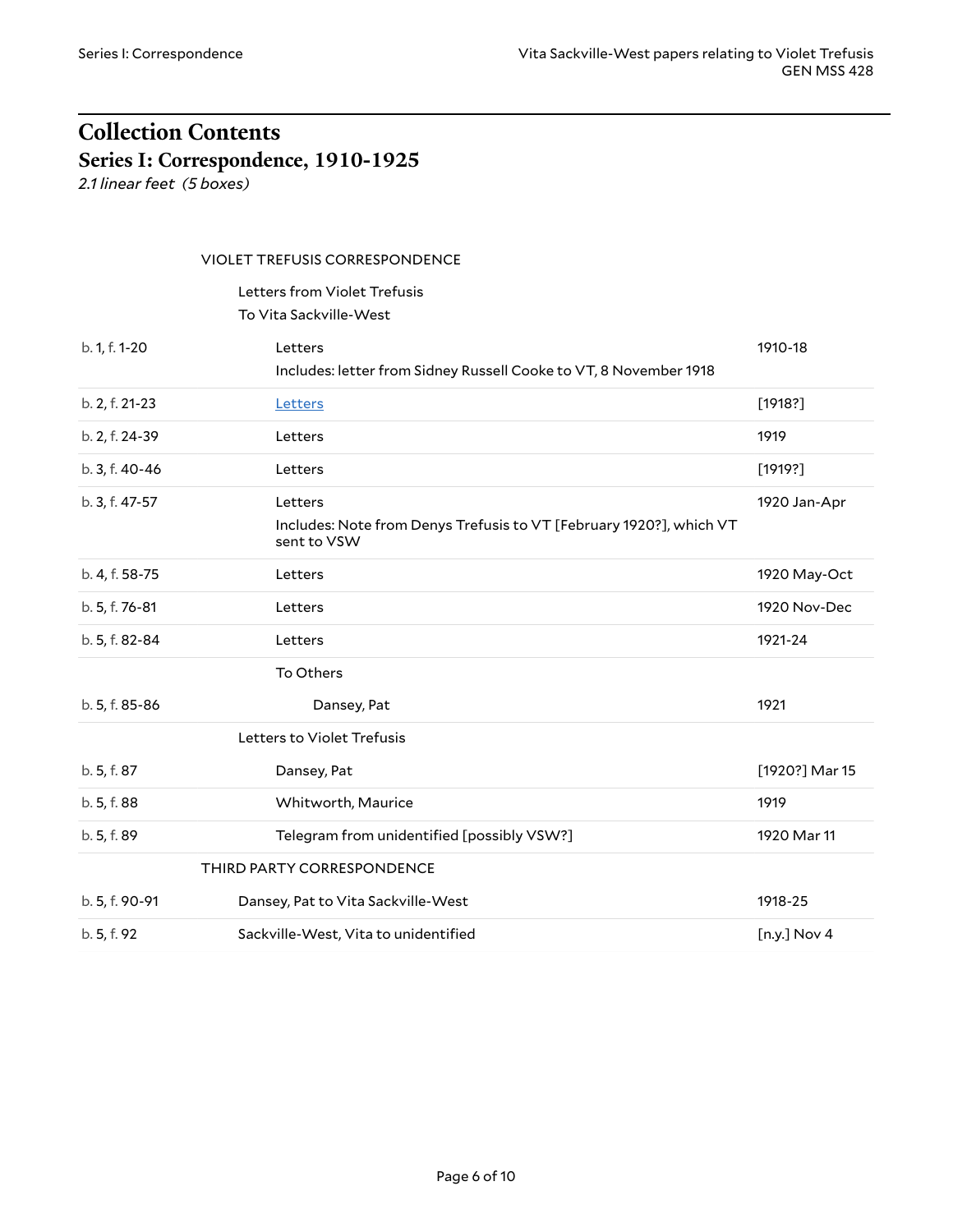### <span id="page-6-0"></span>**Series II: Writings, 1905-1921**

*0.1 linear feet (.5 box)*

#### <span id="page-6-2"></span><span id="page-6-1"></span>WRITINGS BY VIOLET TREFUSIS

| b. 6, f. 93 | "Chapter 7," holograph in VT's hand                                   | $[1921$ Jul?] |
|-------------|-----------------------------------------------------------------------|---------------|
| b. 6, f. 94 | Diary                                                                 |               |
| b. 6, f. 95 | Unidentified typescript [by VT?]                                      | [1921 May 2]  |
| b. 6, f. 96 | Unidentified typescript [by VT?]                                      | n.d.          |
|             | WRITINGS BY VITA SACKVILE-WEST                                        |               |
| b. 6, f. 97 | "Carcassonne," holograph poem in VSW's hand                           | n.d.          |
| b. 6, f. 98 | Unidentified holograph poem [Sonnet by Alice Meynell?], in VSW's hand | [1920 Feb?]   |
| b. 6, f. 99 | Unidentified holograph in VSW's hand                                  | 1919 Jun 12   |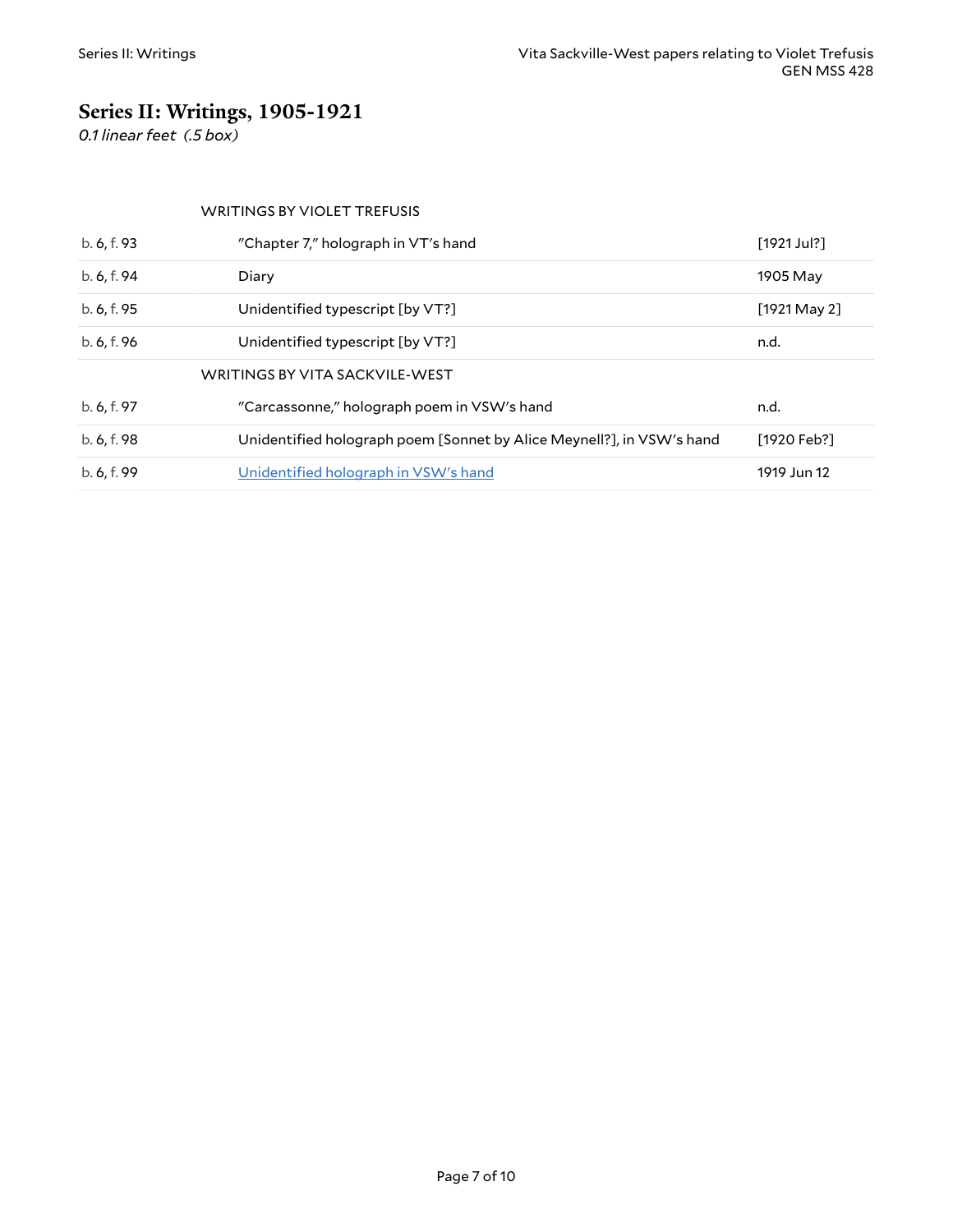### <span id="page-7-0"></span>**Series III: Additional Material, 1926**

*0.1 linear feet (.5 box)*

#### <span id="page-7-2"></span><span id="page-7-1"></span>PHOTOGRAPHS

| b. 6, f. 100 | 2 photographs of VSW | ca. 1926, n.d. |
|--------------|----------------------|----------------|
|              | <b>OTHER</b>         |                |
| b. 6, f. 101 | Metal bullet         | n.d.           |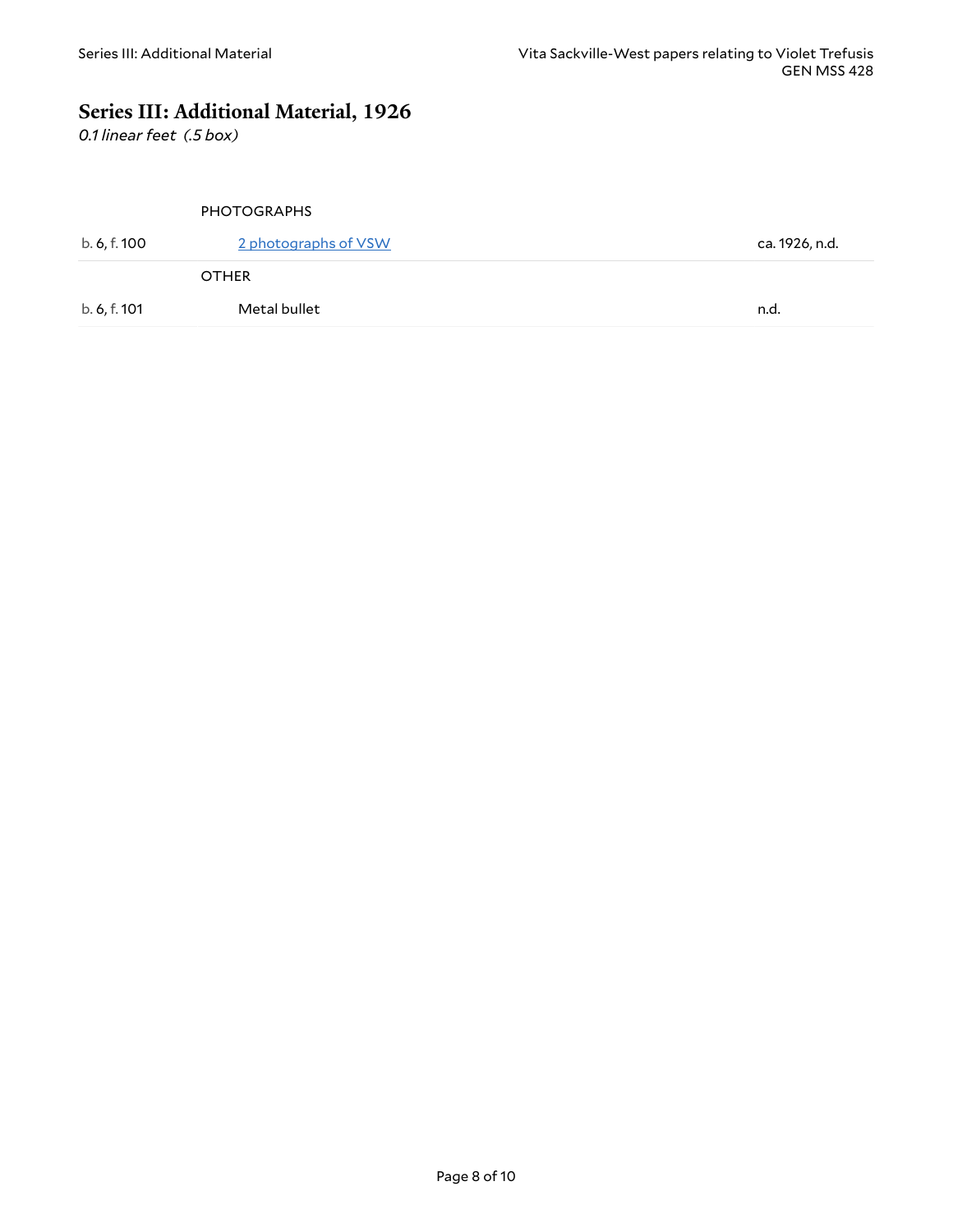### <span id="page-8-0"></span>**Restricted Fragile**

*0.1 linear feet (1 box)*

*Restricted Fragile* materials may only be consulted with permission of the appropriate curator. Photographic prints for reference use have been substituted in the main files

#### b. 7, f. 102 Box 6, folder 101

Restricted fragile material. Reference surrogates have been substituted in the main files. For further information consult the appropriate curator.